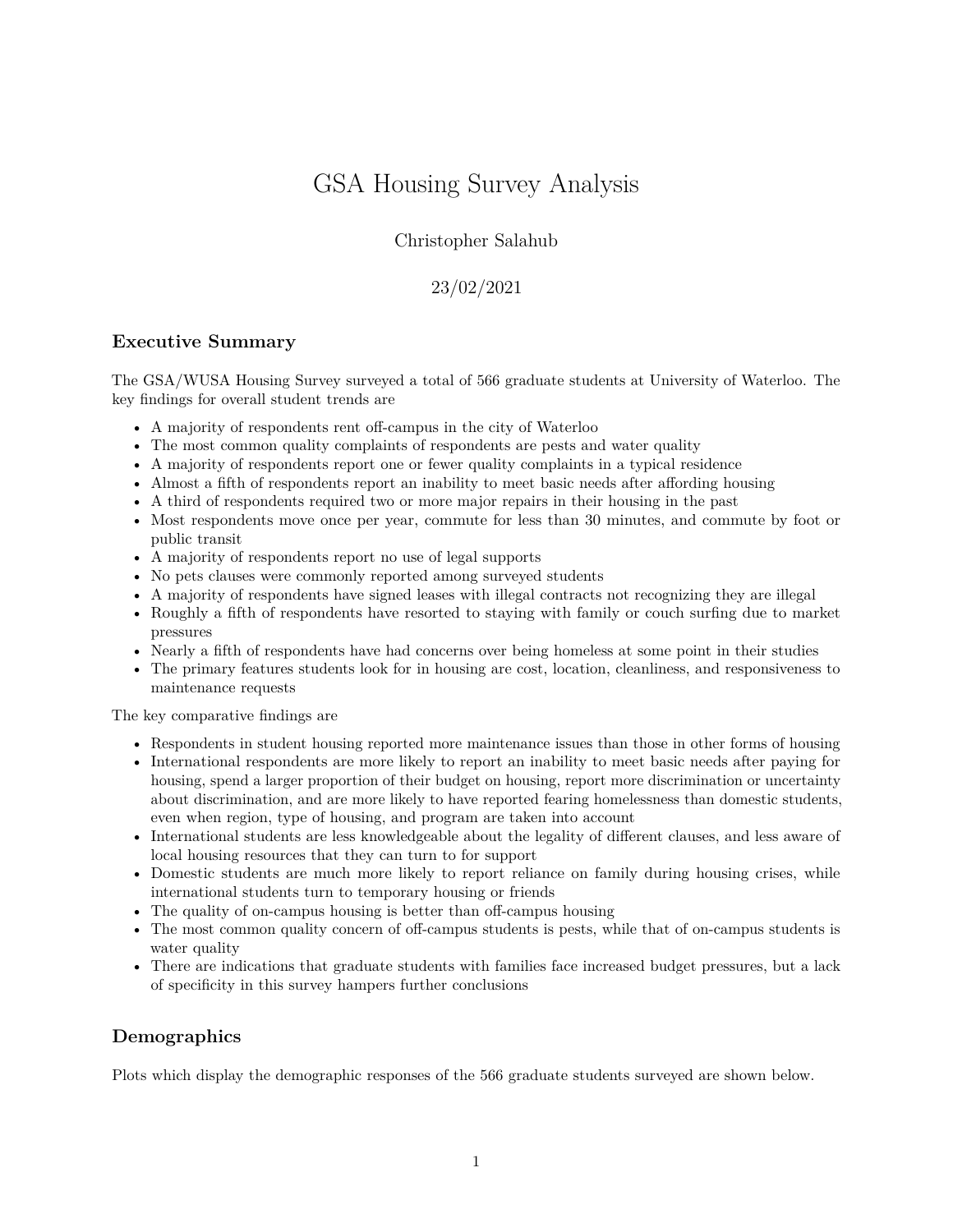

Most respondents are domestic students living off-campus and are enrolled in a research-based program. One immediate question of interest is the relationship between campus housing and citizenship, which is explored in the following [eikosogram:](https://cran.r-project.org/web/packages/eikosograms/vignettes/Introduction.html)



From this, we can see that domestic students are less likely to live on campus, but are slightly more likely to live with family than international students.

# **Housing Demographics**

In addition to the direct demographics, students were asked a number of general questions about their living situation during semesters of study at the University of Waterloo. Some of these are of interest when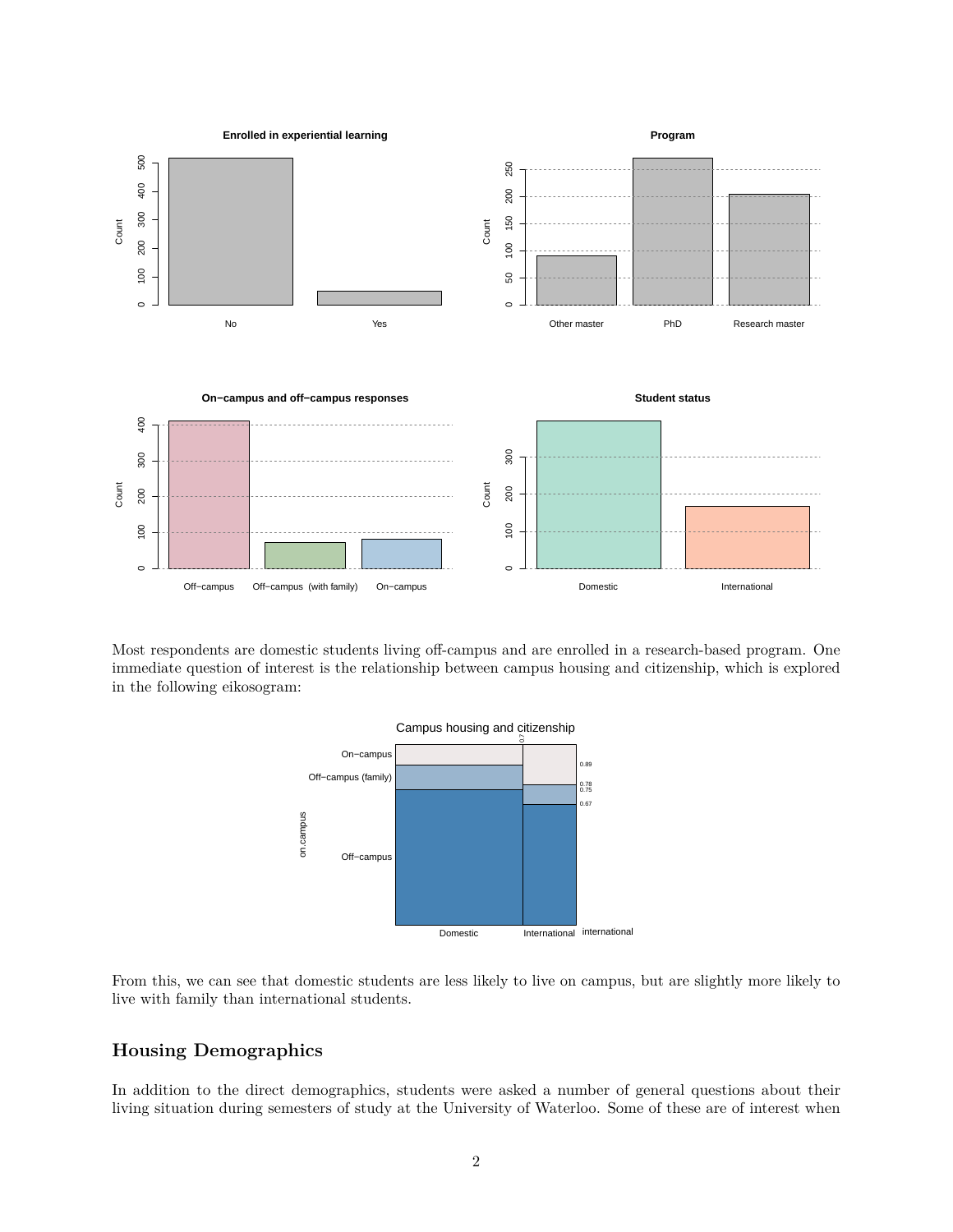compared with earlier demographic questions, and so in the following these comparisons have been made. First, we can look at the distribution of municipalities reported by respondents.



It is clear that students dominantly choose to live in Waterloo during their semesters of study, with 70% of respondents saying so. Kitchener and Cambridge account for another 20% while only 10% of students live elsewhere. Another key question of interest is that of the proportion of respondents living in housing marketed to and built for students.



# Most students (64%) report living in housing not designed to cater to students, but more than a quarter of

students report living in student housing. Moreover, the distribution of this choice is different over different programs and citizenship status levels, displayed in the two [eikosograms](https://cran.r-project.org/web/packages/eikosograms/vignettes/Introduction.html) below: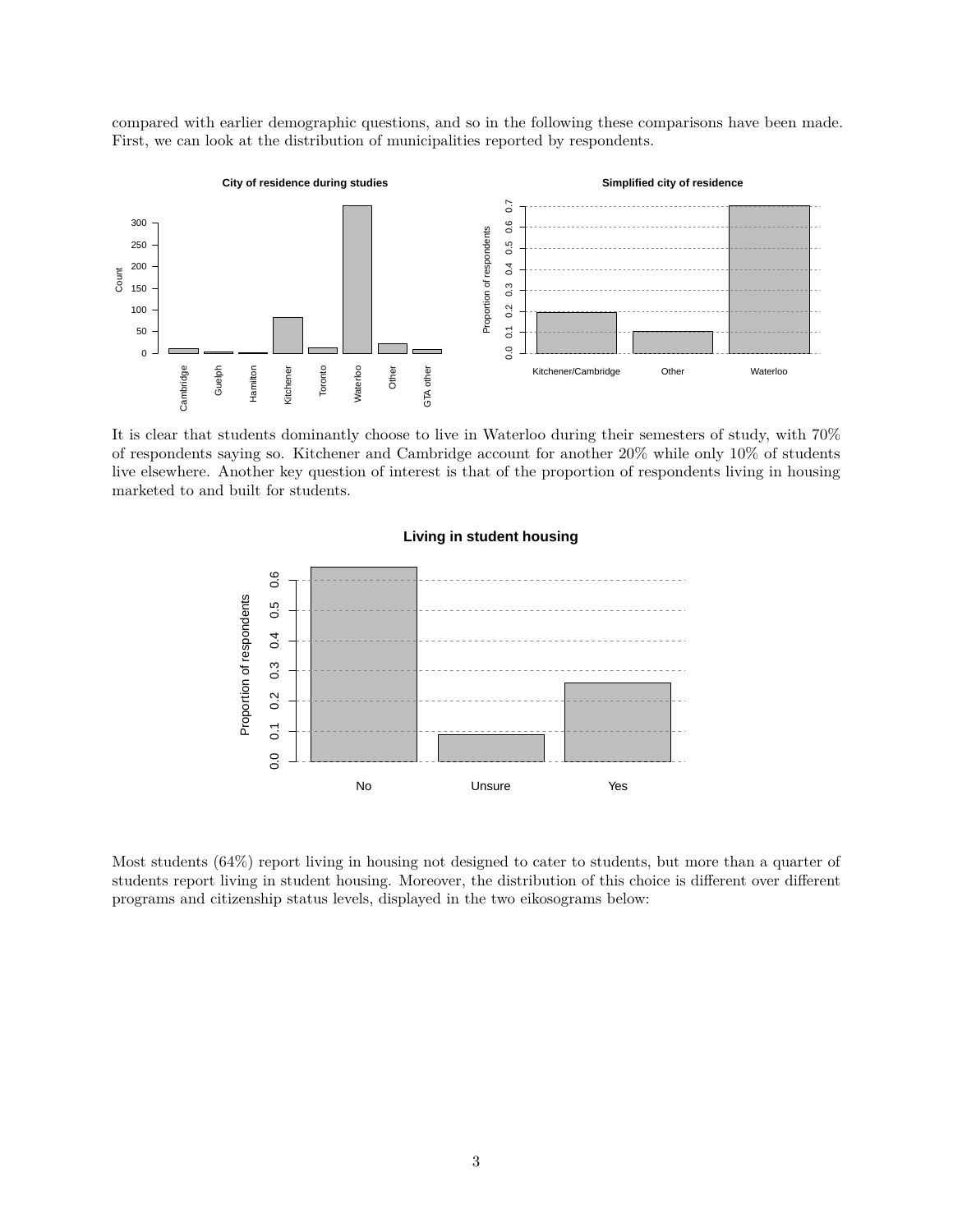

The above eikosograms indicate that research master's students and international students are much more likely to live in housing which caters to students. In addition, we can see that international students are much more likely to respond with uncertainty than domestic students, suggesting less familiarity with the housing market in the region or less clarity with their particular situation.

We next examine whether students living off-campus rent, own, or live in another housing arrangement.



The dominant response is that of renting, garnering more than 80% of responses. Most of the remainder of respondents own, roughly 10%, with only a small number living in cooperatives or other living arrangements. Breaking this down by citizenship and program:

#### **Renting status**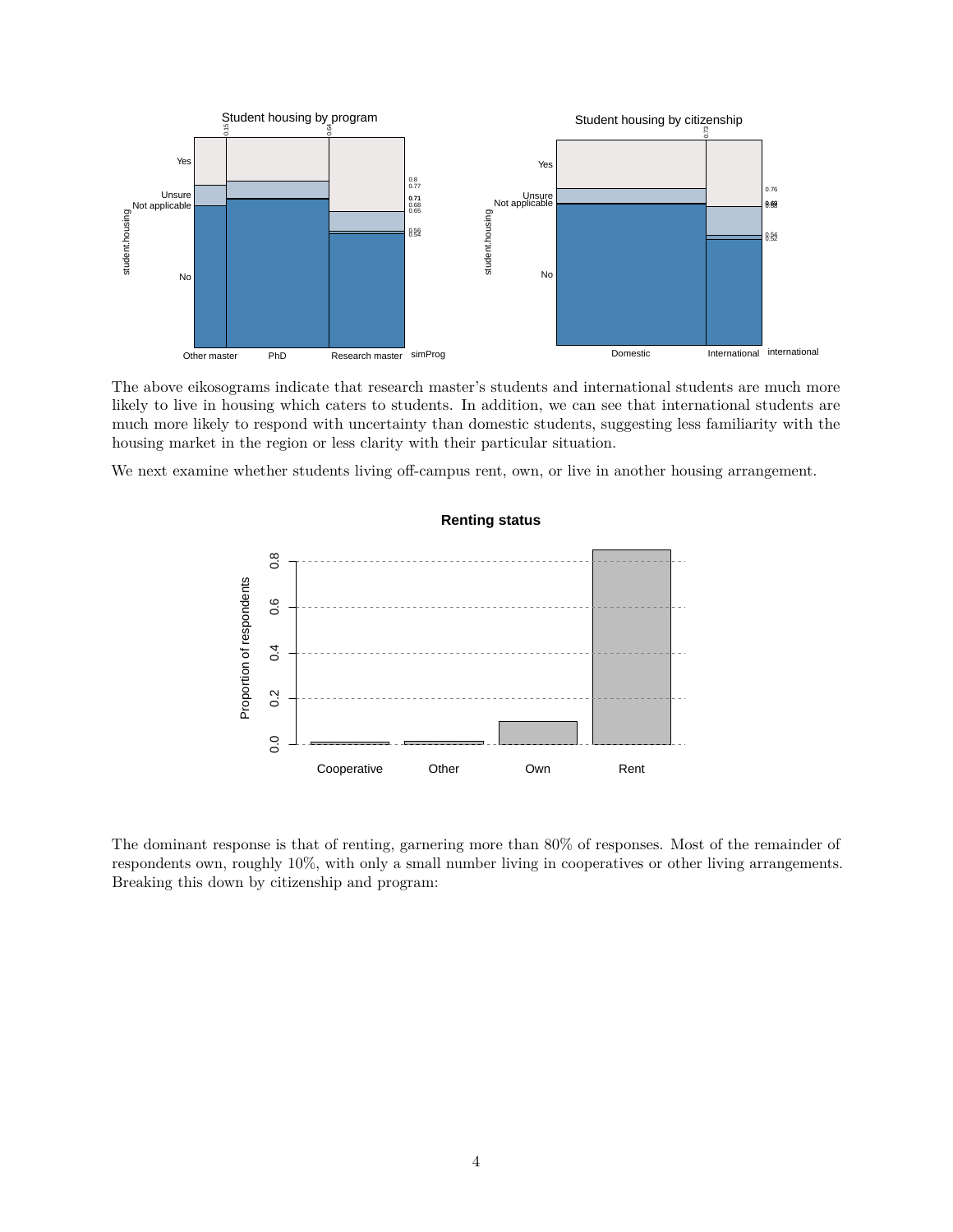

Domestic students and students in other master's programs are the most likely to own their housing, and international students and research master students are the most likely to rent.

# **Satisfaction**

Students were next surveyed on their satisfaction with different aspects of their housing. First, students were surveyed on a number of common maintenance issues, namely

- the presence of pests such as cockroaches
- problems with heating and ventilation
- poor water quality
- cracks and weathering on the exterior of the unit
- mold or mildew
- evidence of damaged or rotting building materials

The proportion of respondents reporting each issue are shown in the bar plot below, separated by whether they live on campus.



The most striking part of this plot is the generally positive quality of on-campus housing compared to off-campus housing. For every single quality complaint, on-campus housing performs better than off campus housing. Students indicating another maintenance issues (44 responses) reported broken appliances (11 responses) and plumbing issues (9 responses) most frequently.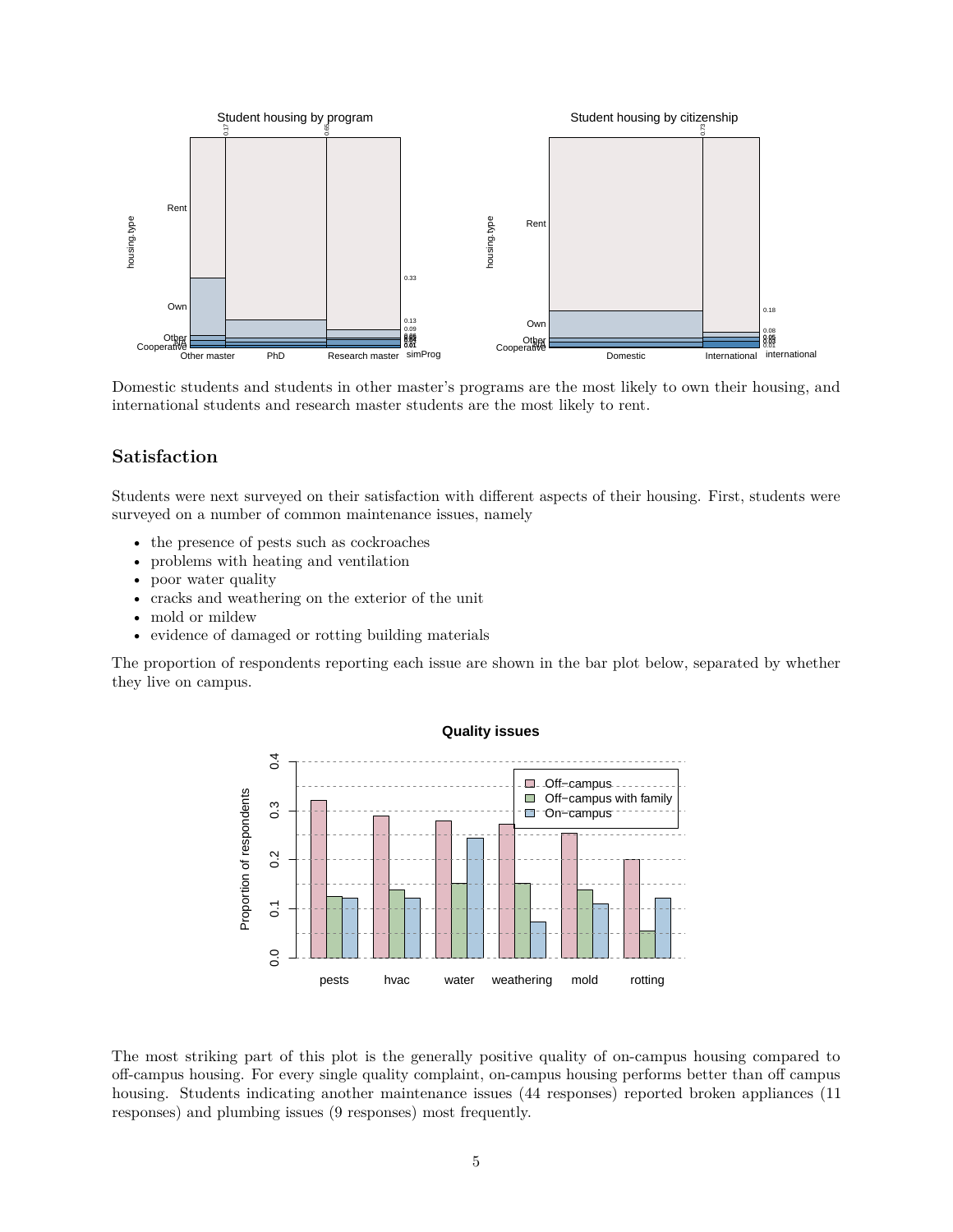Instead of splitting these quality problems by housing type, we might instead view the gap between domestic and international students:



#### **Quality issues**

The increased prevalence of weathering, mold, mildew, and rotting in domestic students in this plot suggests that domestic students tend to choose older housing than international students. Regardless of the students however, it seems pests and vermin are the most common quality issue encountered.

We can translate the above to view the number of quality issues encountered by students by counting how many of the above a respondent selected. A comparison of these counts to whether they live in on campus housing is displayed in the next eikosogram.



More than half of on-campus housing students indicated no quality complaints whatsoever, compared to only a third of off-campus students. On-campus housing is clearly superior in quality to off-campus housing on average if these quality reports are to be believed.

The next question asked students to report at what level they are able to meet their needs after accounting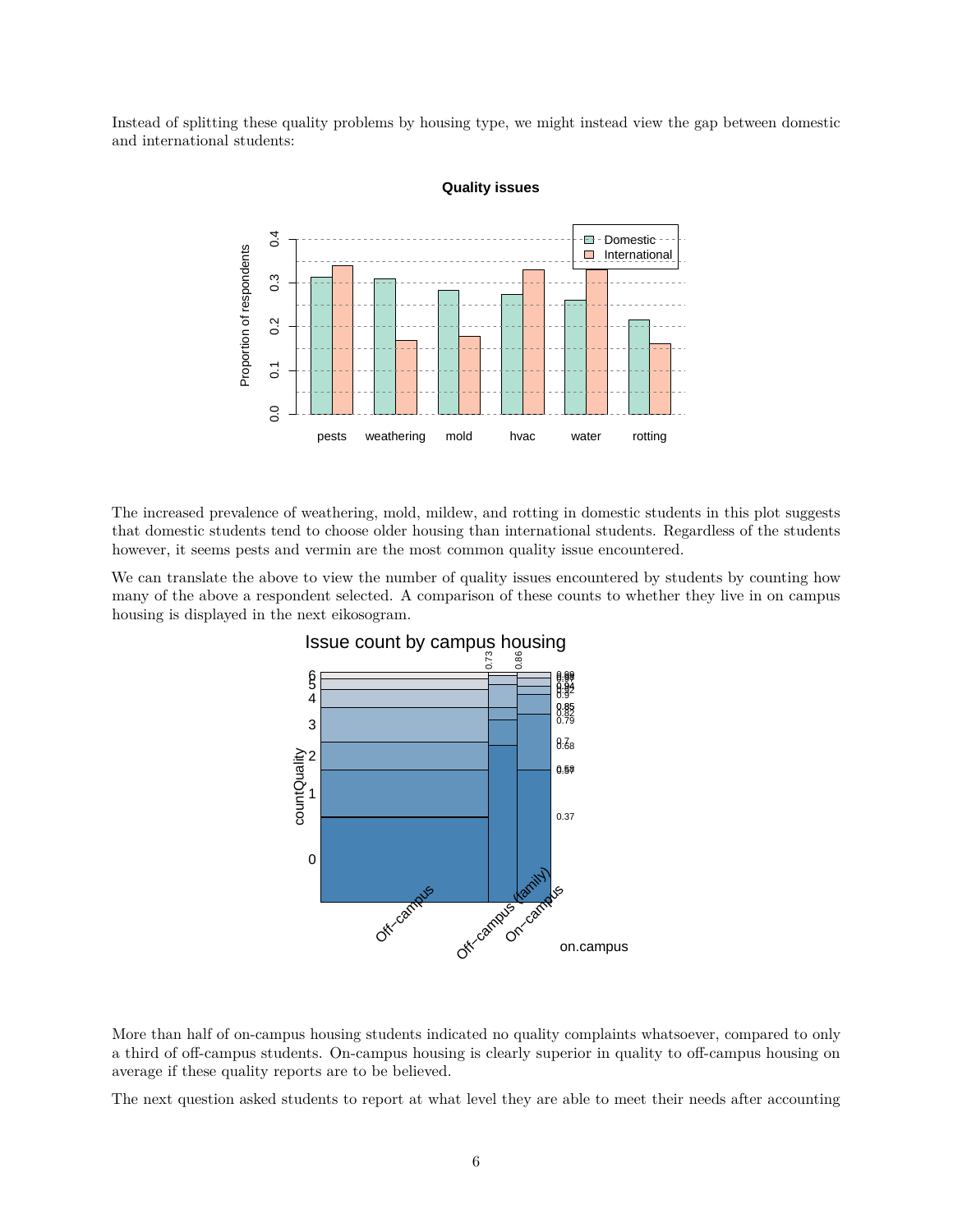for housing costs, with options

- 1. not applicable
- 2. prefer not to say
- 3. more than enough funds to meet basic needs, unanticipated expenses, and luxury items
- 4. enough funds to cover basic needs and unanticipated expenses
- 5. enough funds to just cover basic expenses
- 6. insufficient funds to cover basic expenses.

At a coarse level, the responses were

#### **Needs supported after paying for housing**



While most students (70%) report meeting or exceeding their basic needs, roughly one quarter of respondents report failing to meet their basic needs after paying for housing. Further analyzing these responses by their program and citizenship



What is most striking about these responses is the gulf between domestic and international students. While only 13% of domestic respondents reported failing to meet their basic needs after paying for housing, the proportion was one third for international students. We can construct a bar plot of the same data by whether students live on campus.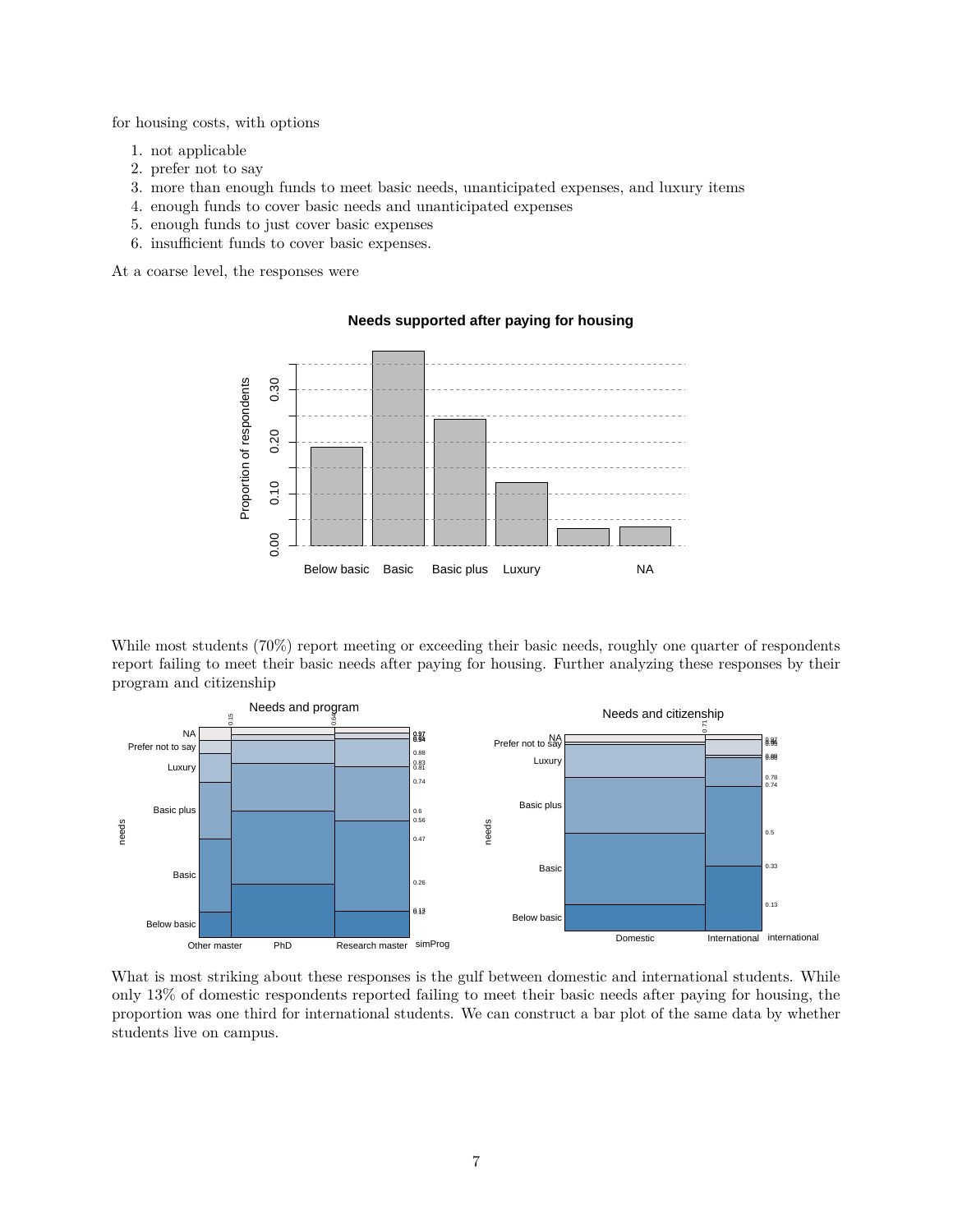

#### **Needs and campus housing**

We can see here that the on campus respondents are the least variable in their responses: a large plurality are affording a basic quality of life after funding their housing while off campus students are more variable in their responses. They most commonly report that they have enough money to meet their basic needs after paying for housing. Finally, we can see that respondents living with family tend to split into two groups: either reporting that the question doesn't apply to them or that they fail to afford basic needs. This split suggests that this response was not specific enough to the situations of students. While the question was designed to target students living with their parents while studying, this variation in responses suggests that student parents with their own families may have also selected this option.

In any case, these findings must be interpreted cautiously. We have done nothing to control for the interrelationships of student citizenship, on campus living, and program. For more precise and controlled evaluations, see the modelling section.

A related question to that of money left to meet needs after paying for housing is the proportion of respondent budget going towards rent. Indeed, comparing these two responses with an eikosogram we can see a clear correspondence between the two.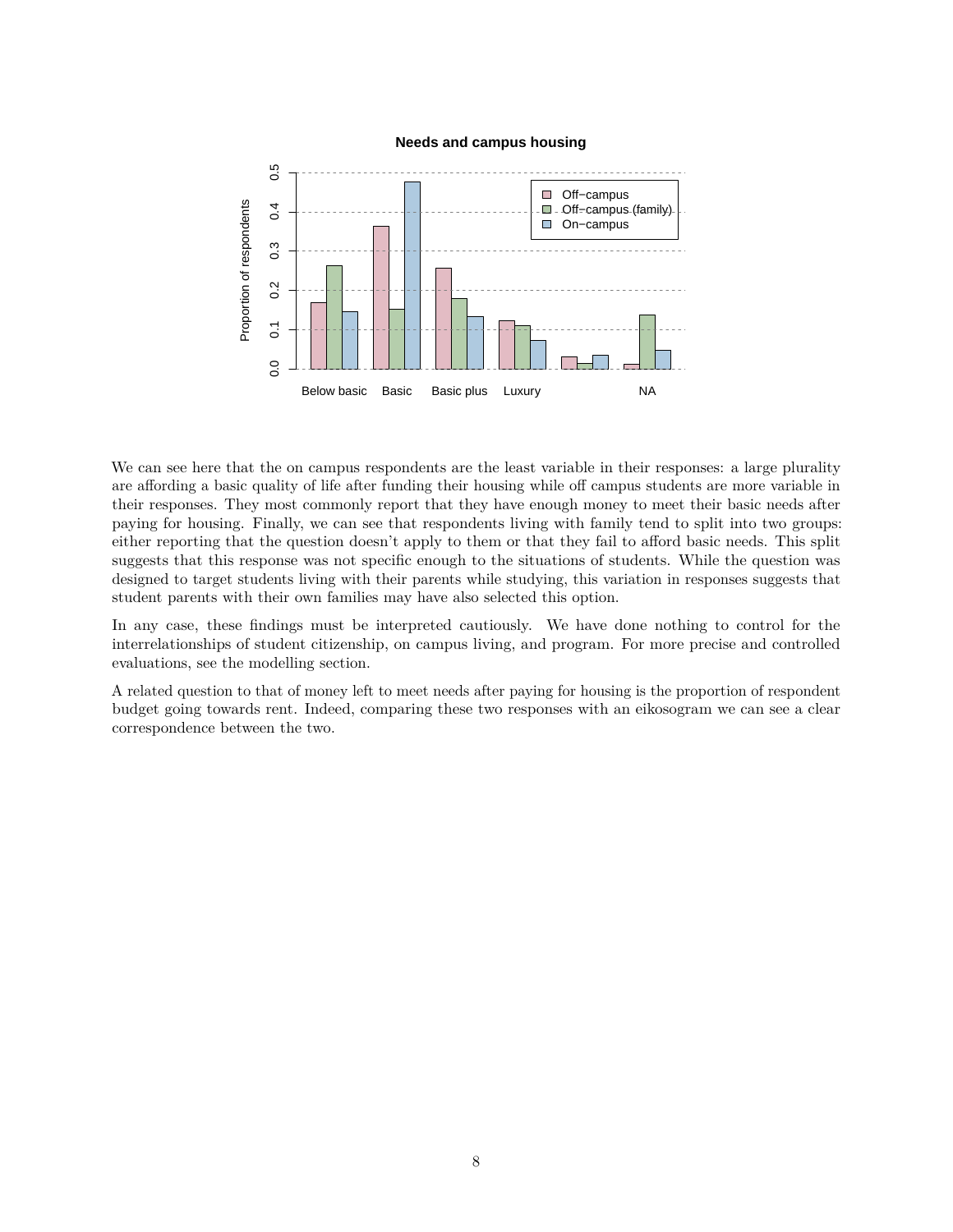

This eikosogram also points to an important distinction between these two questions. First, our ignorance of the budget of respondents means we do not know what the reported percentages correspond to in dollar amounts. Someone with a small income and cheap rent may still have difficulty meeting basic needs after paying for rent. Second, despite suggestions as to what constitute "basic" needs in the question prompt, there is a degree of subjectivity in a respondent's evaluation of their own quality of life. Nonetheless, we can clearly see that respondents spending less of their budget on rent are more likely to have more than enough money to meet their basic needs.

With that in mind, a number of the relationships we find with further eikosograms are unsurprising.



# Budget spent on rent by citizenship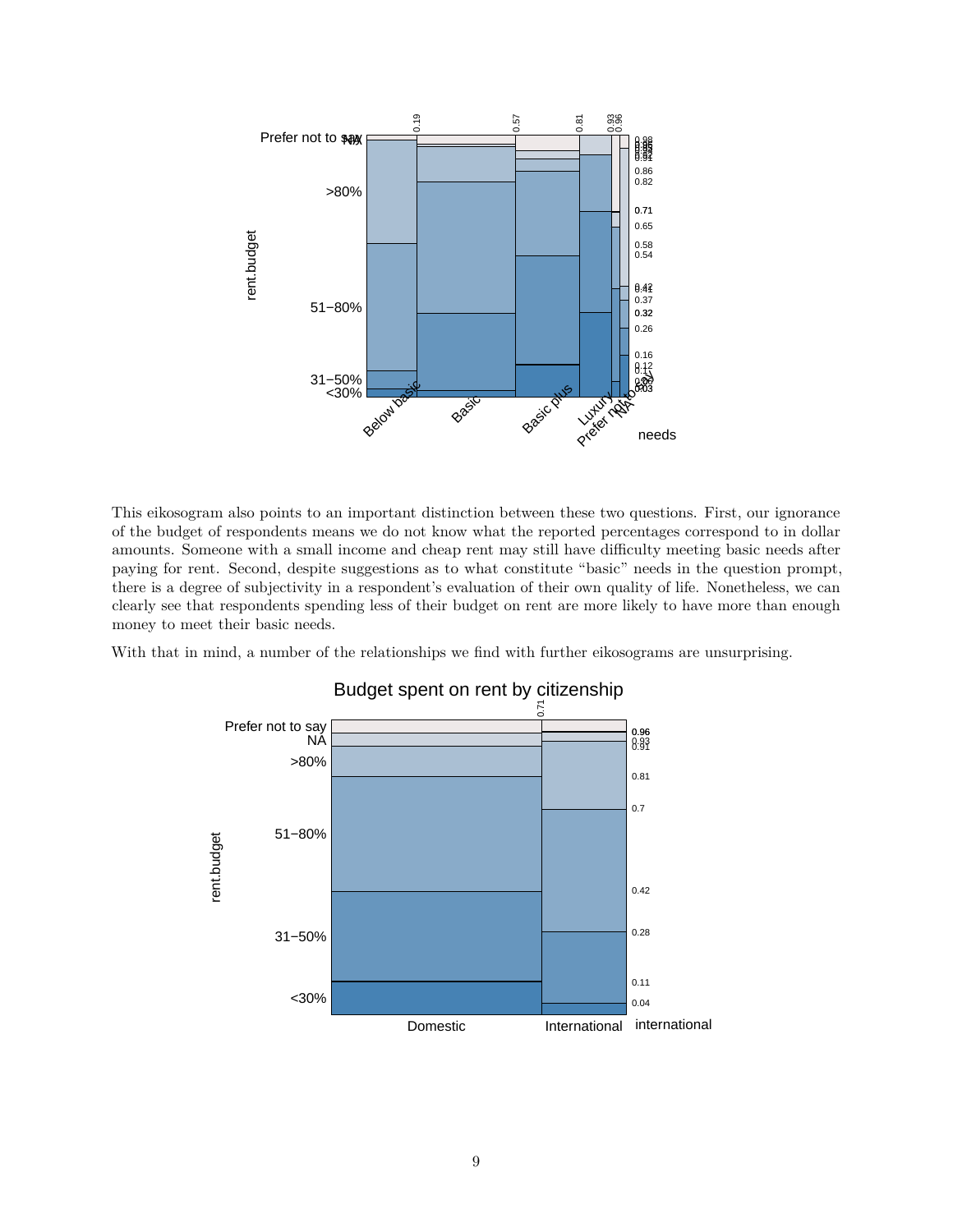



Domestic students are more likely than international students to spend less than 50% of their budget on rent (42% to 28%), and the same variation in responses noted for off campus student living with family is present here, suggesting a combination of students living with parents or older relatives and those living with their own families.

Students were next surveyed on the number of maintenance issues they experience per term. The broad summary indicates that roughly half of students experience one or two maintenance issues every semester, and less than a tenth experience more than five.



Splitting this by whether students live on or off campus, we see that the same conclusion as earlier splits is supported. Students living on campus were more likely to report no maintenance issues than those off campus, and were less likely to experience more than one issue in a semester. In addition, we see that students living with family are less likely to report maintenance issues than other off campus students.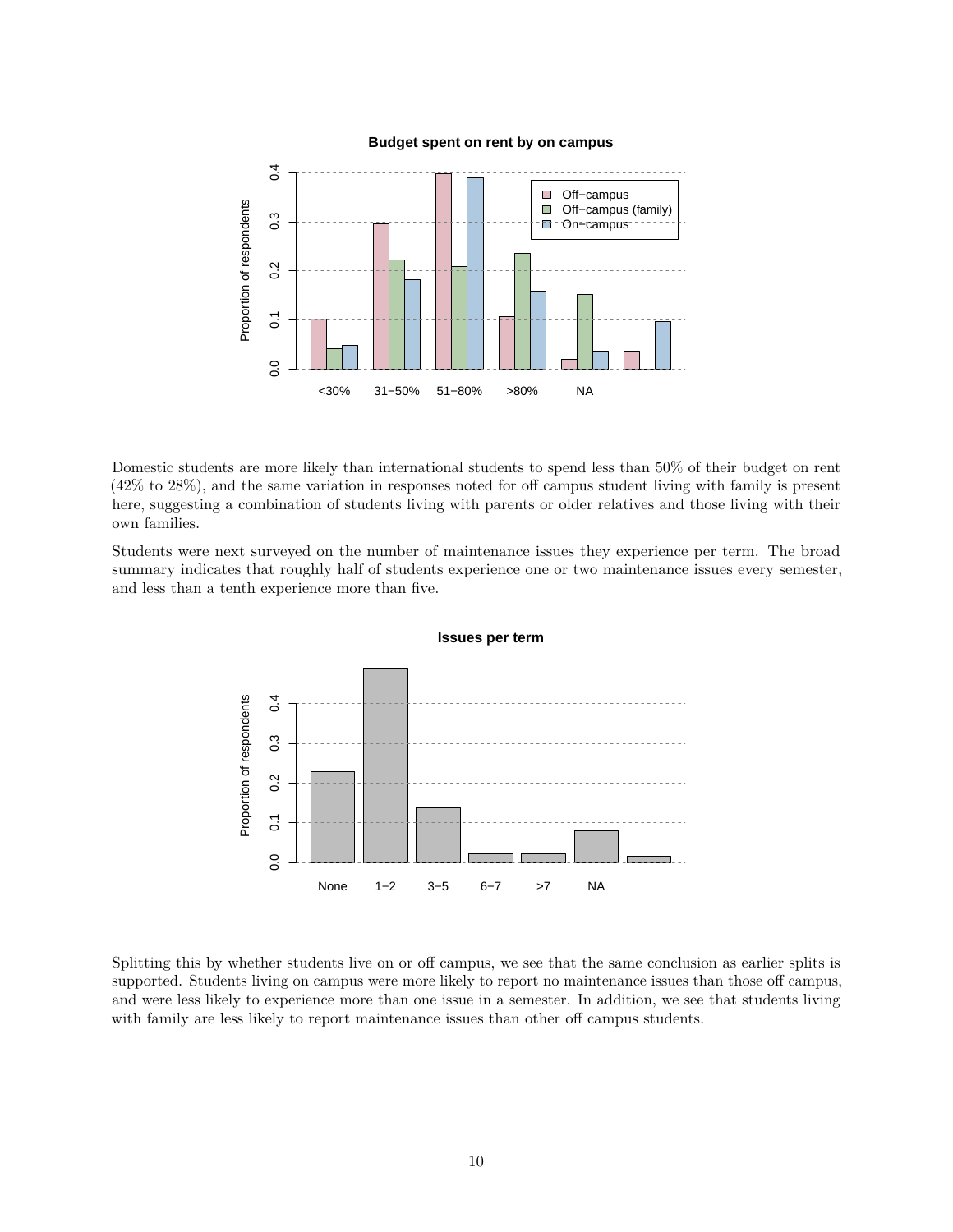# **Issues per term on and off campus**



Splitting by citizenship, we see no large differences between domestic and international students.



Finally, we can split by the type of housing: student targeted or otherwise.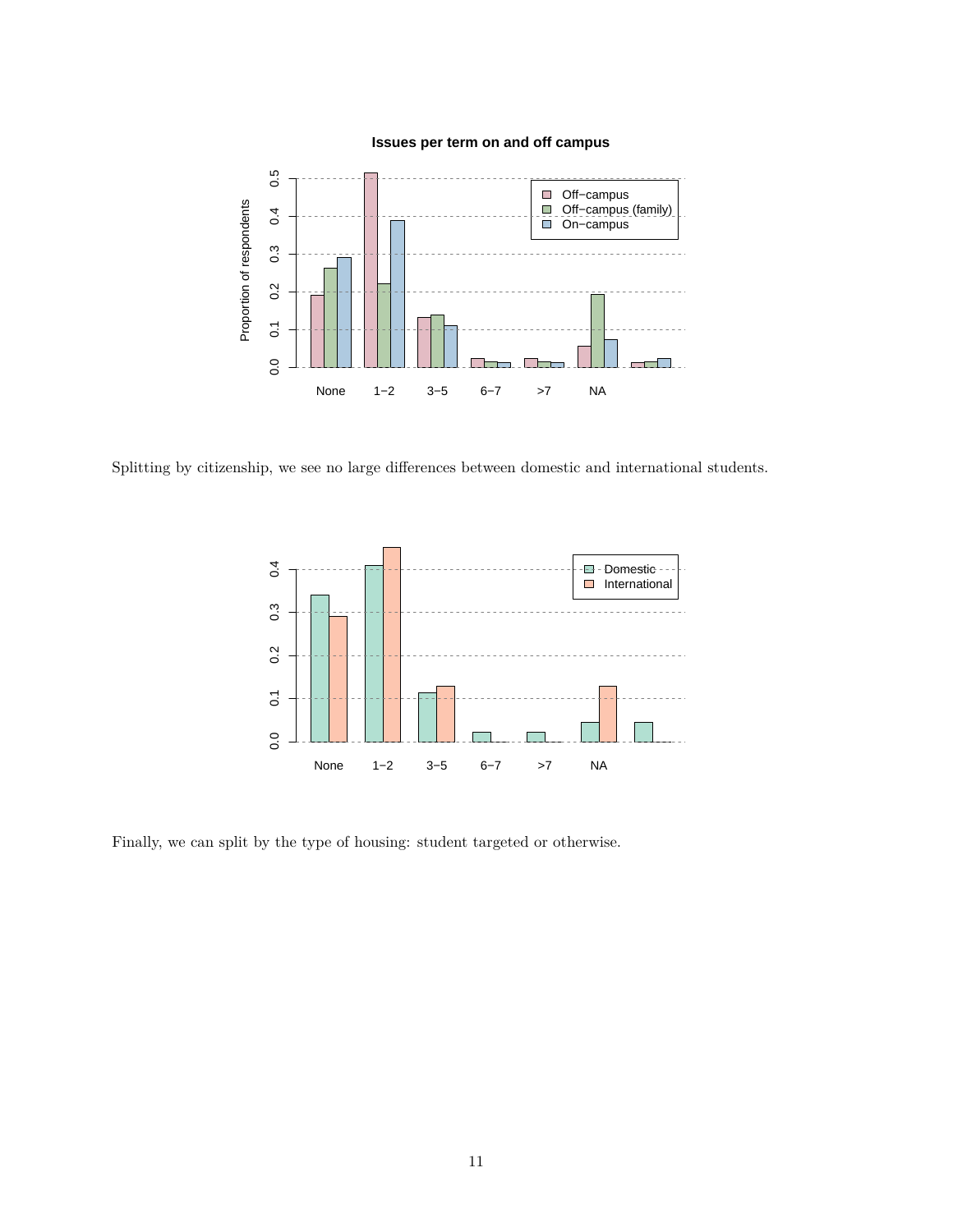#### **Issues per term by student housing**



The above plot indicates that students living in student-targeted housing typically face more issues per semester than those living in housing that is not marketed and built for students, with a larger proportion of respondents facing 3 or more issues per term in student housing.

Discrimination was also addressed in this survey. While no racial information was collected, data from previous surveys done by the GSA has indicated that citizenship is related to student race, and so the most relevant split to investigate the nature of this discrimination is to view the difference in reports between domestic and international students. Note that the displays below were filtered to only the responses in the Waterloo Region, where the GSA has more political power,



The bar plot displaying this split suggests that the majority of both domestic and international students experience no housing discrimination. For both groups, a similar proportion report discrimination, 10% for domestic students and 15% for international students. International students, however, were twice as likely to indicate uncertainty over whether they had been treated in a discriminatory manner.

The final question in the student satisfaction section concerned two particular housing complaints which are used to class housing as inadequate: that the housing requires two major repairs and that the housing is overcrowded.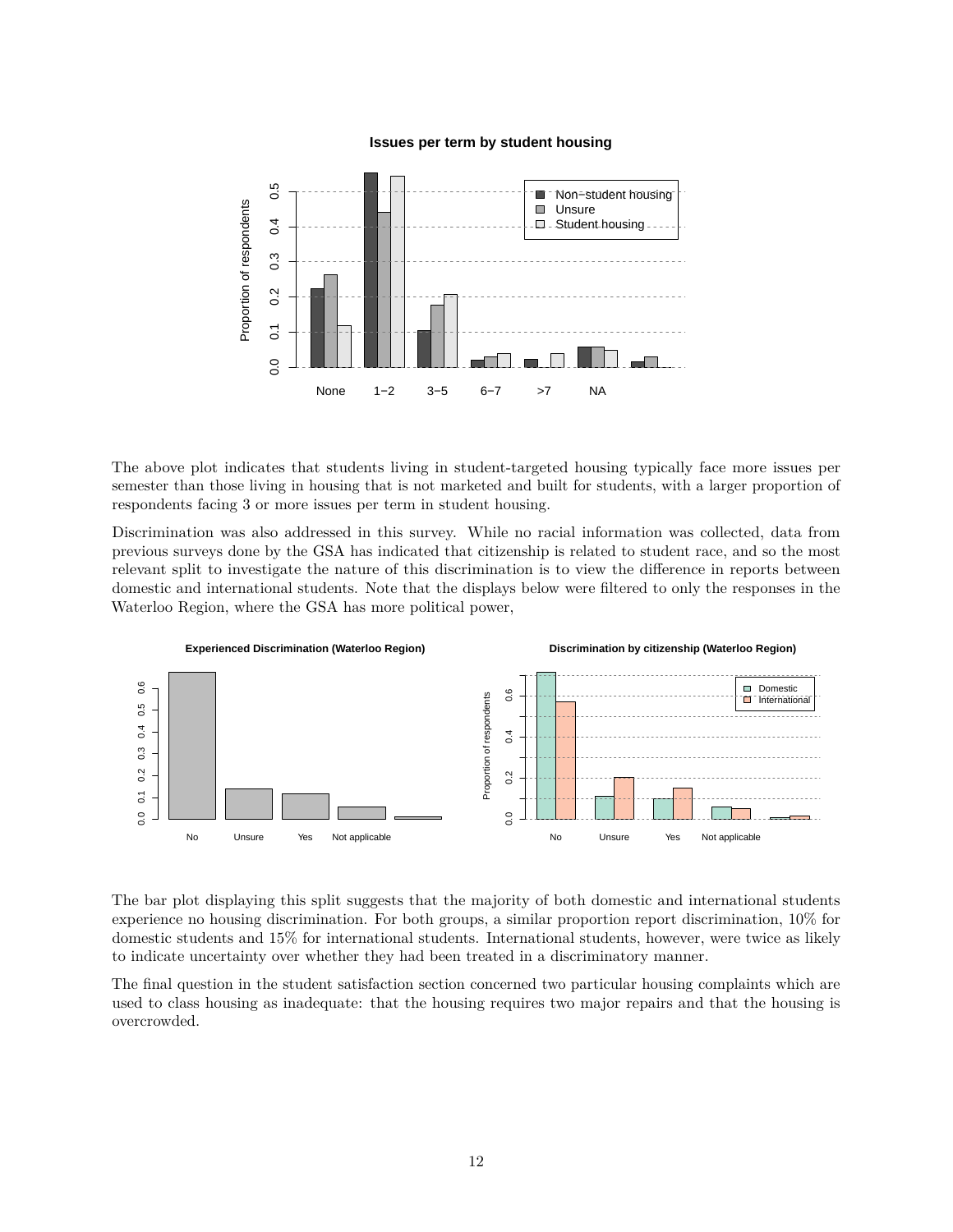#### **Housing conditions**



Roughly one in three students indicated that they have lived in housing that required two or more major repairs, one of the definitions of inadequate housing. Some caution ought to be exercised here, as the legal definition of "major" can easily be thrown into question. That said, this suggests a large number of students live in housing which required two repairs and so may be of poorer quality, the definition of "major" notwithstanding. Neither student housing nor citizenship seemed to have any relation to this rate, with the patterns identical for both student and non-student housing and domestic and international students.



# **Student behaviour**

The next section addressed student choices rather than student experience with housing. First, students were asked how often per academic year they move. An eikosogram displays the responses for international and domestic students.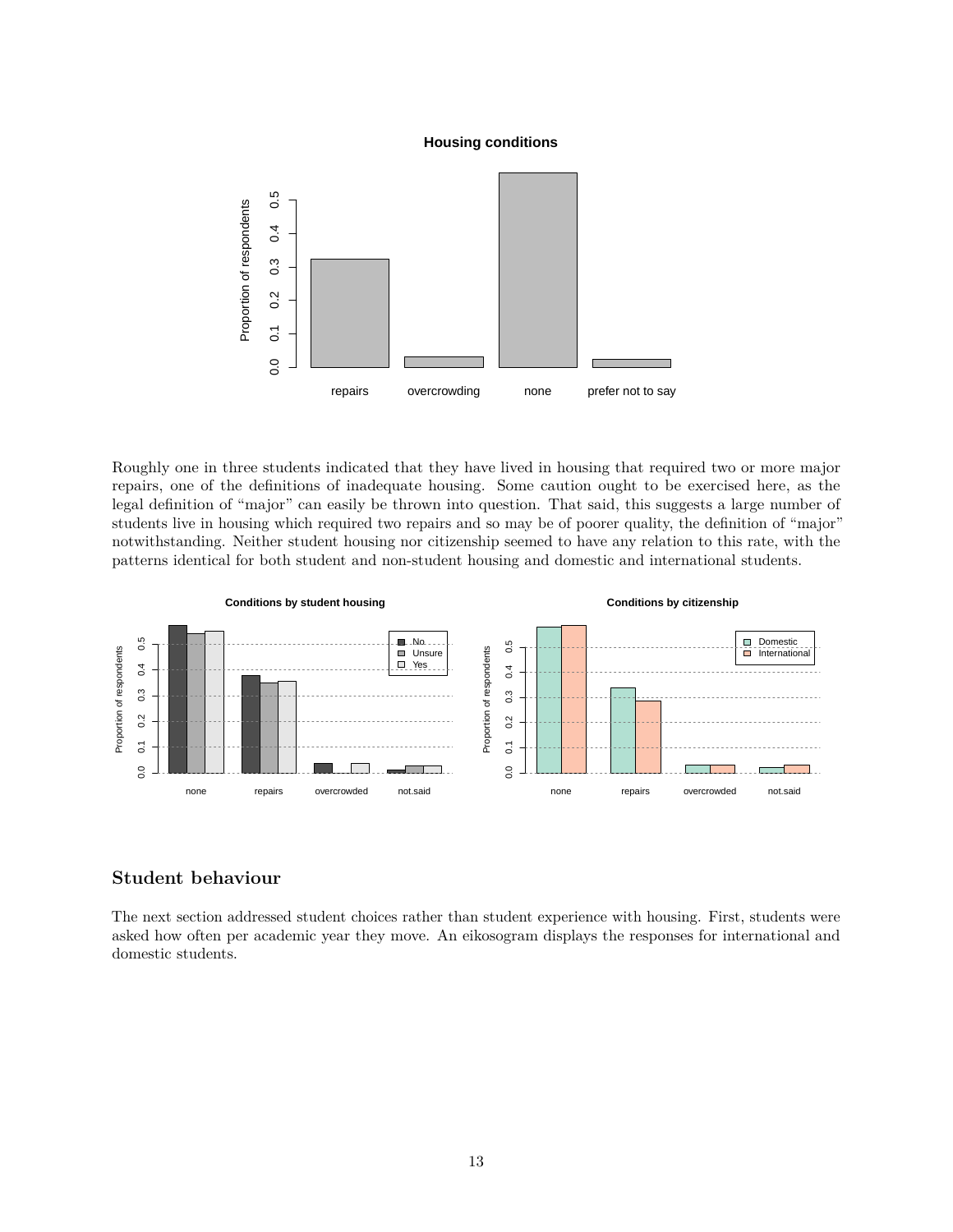

While most students report moving only once per year, domestic students were much more likely to report that this question was not applicable to them, suggesting they live in a setting for which new housing is unnecessary. Perhaps this is due to familial support, but as this was a conditional question asked only of off campus students, we cannot determine that with any greater detail.

Next, students were asked about their daily commute. Both the method of commute and the length of the commute were asked of students, and the following bar plots display the distribution of responses. The "NA" responses here correspond to students that have not yet commuted due to a start date in 2020 for their program.



The largest portion of students take the bus or train or go by foot to campus, and commute for less than half an hour.

Students were also asked about their utilization of different legal services meant to assist them, in particular:

- 1. WUSA Off Campus Housing Service
- 2. External services (e.g. Waterloo Region Community Legal Services, the Region of Waterloo Renters Toolkit)
- 3. GSA Student Legal Protection Program
- 4. WUSA Student Legal Protection Program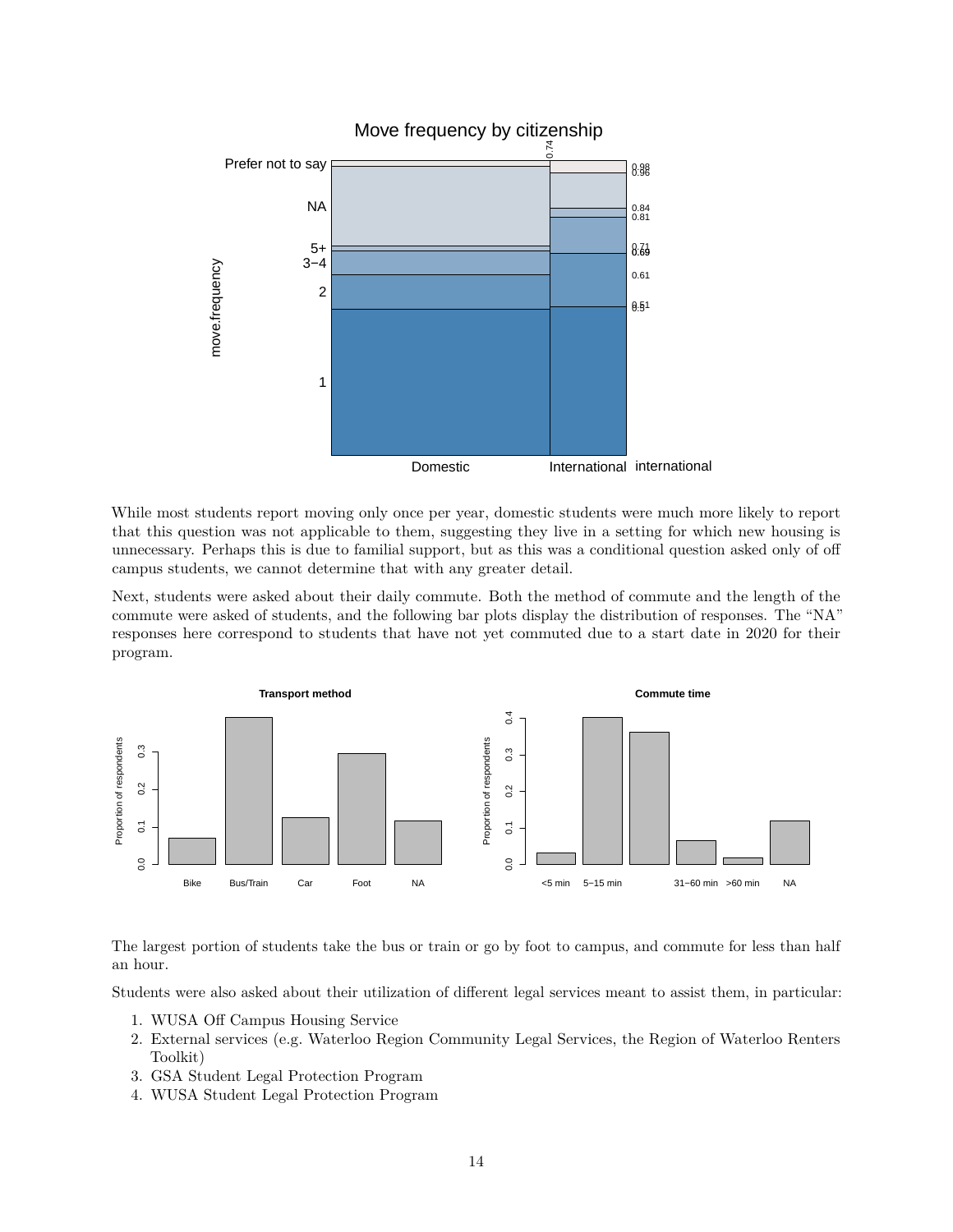Splitting the usage by citizenship:



#### **Services used by citizenship**

We can see two things. First, that a majority of students are simply not utilizing any of the above services, and second that there is a knowledge gap between domestic and international students, with the latter much less likely to be aware of the different legal services available to them.

Further, we can see how many students actually pursue different procedures, such as legal action, due to housing. In order, the options provided were

- 1. Discussion to resolve an issue
- 2. Consultation with legal council or a housing advocate
- 3. Adjudication
- 4. Mediation



#### **Process by citizenship**

We can see that the dominant process that students have used to address concerns with their landlords is the discussion of issues. However, despite similar housing quality responses for both citizenship groups, international students are much less likely to report pursuing these conversations.

Students were next asked to indicate which of the following illegal clauses they have ever signed on a lease: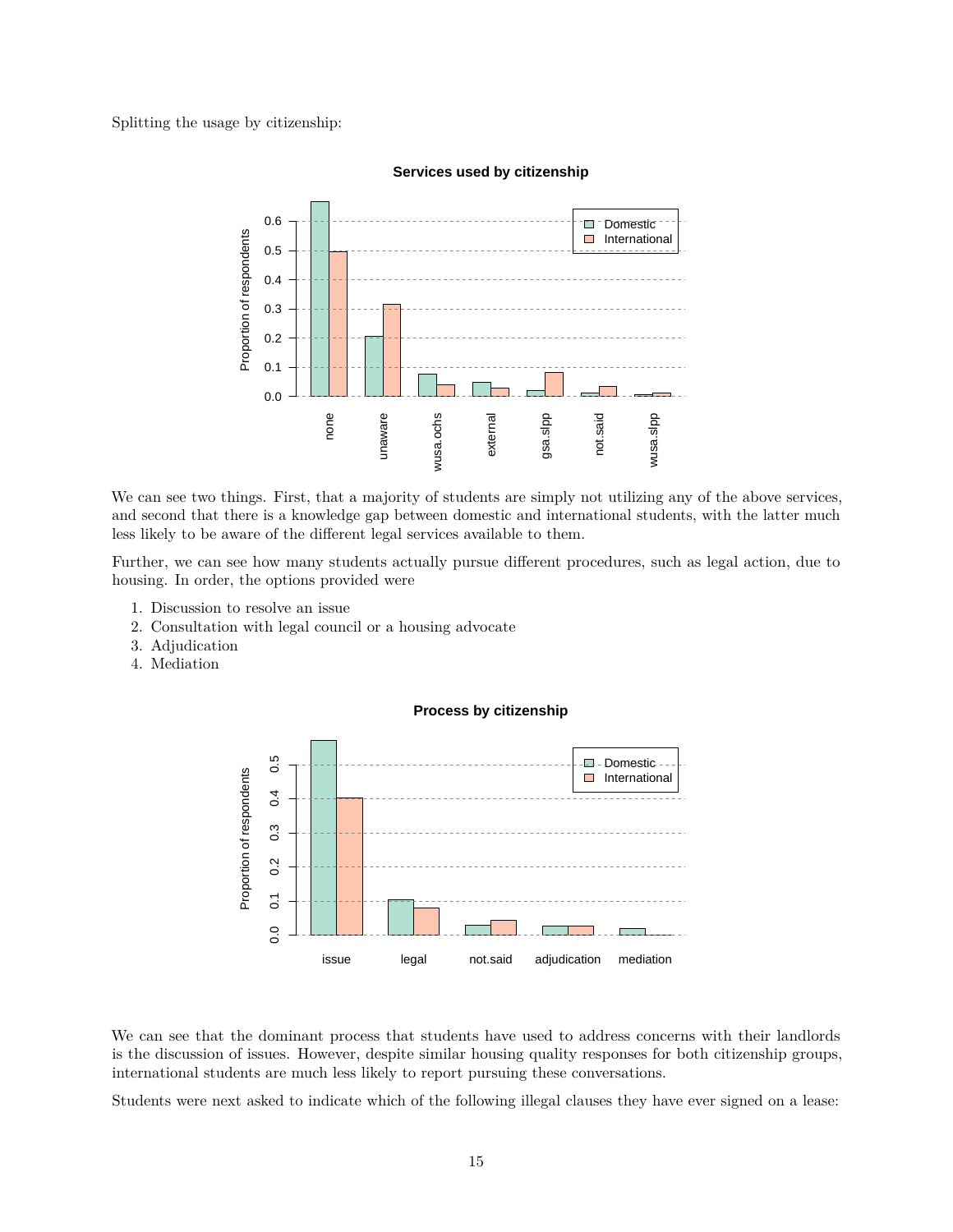- 1. No pets
- 2. Charging a damage deposit
- 3. Prohibiting overnight guests or limiting the maximum number of tenants
- 4. Asking for more than a month's rent for the security deposit
- 5. Charging more than cost for the replacement of keys
- 6. Requiring direct deposit or automatic debiting
- 7. Subletting a unit for higher than the rental cost
- 8. Acceleration clauses

#### **Clauses by citizenship**



By far the most common illegal clause is the prohibition of pets. We can see, however, that domestic students are more likely to have signed leases with illegal clauses, in particular those restricting pets. This emphasizes the slightly different markets domestic and international students search to find housing. This gap in clause occurrence is nothing in comparison to the knowledge of the clause illegality, however.



There is a clear knowledge gap here. International students are far less likely to recognize illegal clauses than domestic students. For those that did recognize the illegality of clauses, comments indicate that irrelevance (e.g. due to not owning or planning to get a pet), the pressure of competition, and knowledge that the illegal clauses would not be enforceable were the primary reasons why students signed on to contracts with illegal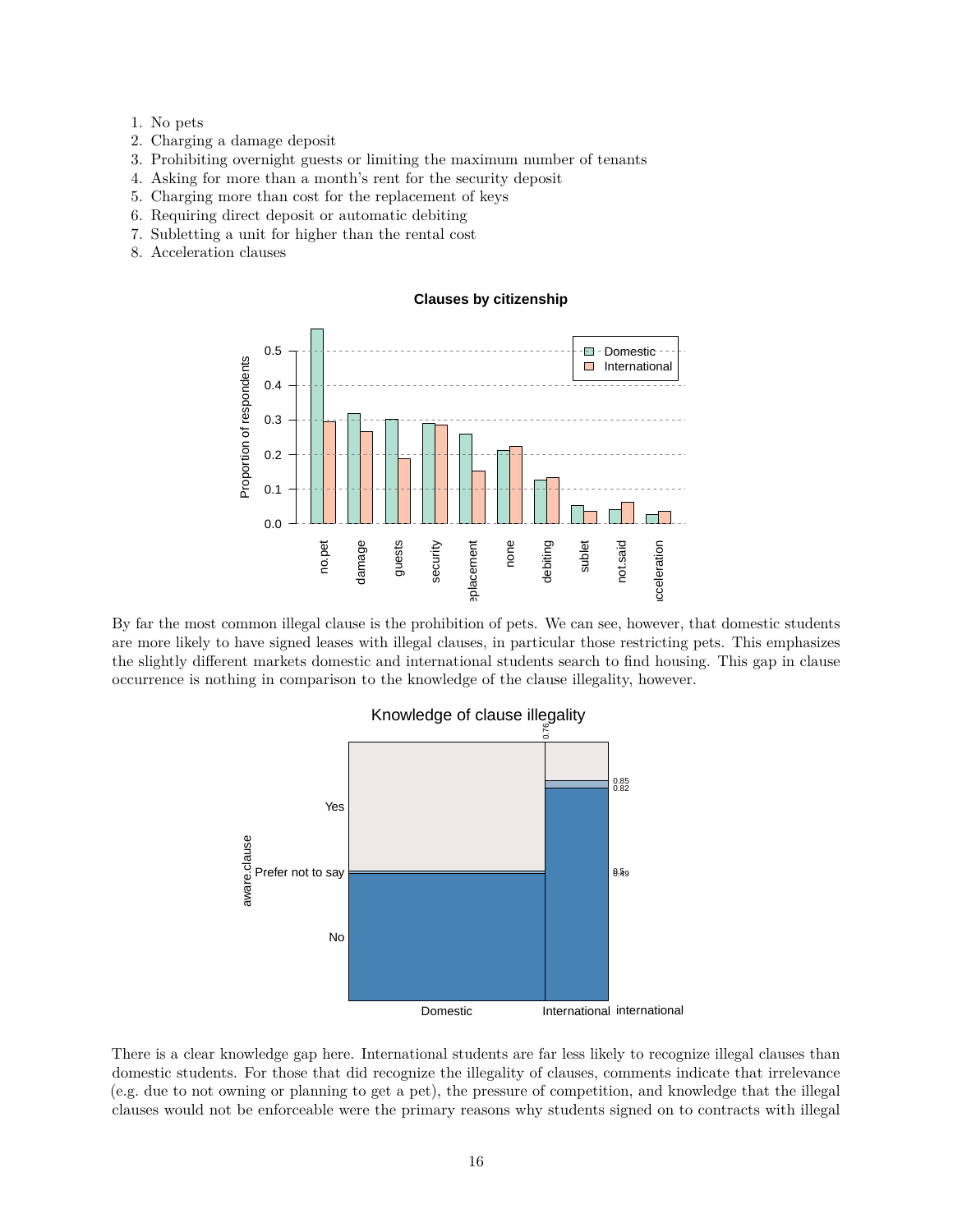clauses.

## **Stressors**

The final section of the survey addressed housing stresses experienced by students. The first question in this section asked about student responses to a competitive and limited housing market. The options provided were

- 1. Forced to stay with family or a partner
- 2. Couch surf or stay with friends while between housing
- 3. Live in temporary housing (e.g. Airbnb, hotel, motel)
- 4. Forced to sleep on campus
- 5. Forced to sleep in a vehicle
- 6. Access an emergency shelter or housing
- 7. Stop school





While most students thankfully responded that they had not faced any of these circumstances, there are key differences of note. First, we can see that international students are more likely to have faced one of these circumstances over their studies. Next, the responses of international students, that of temporary housing, couch surfing, and staying on campus, suggest less robust support networks for these students to fall back upon while searching for housing.

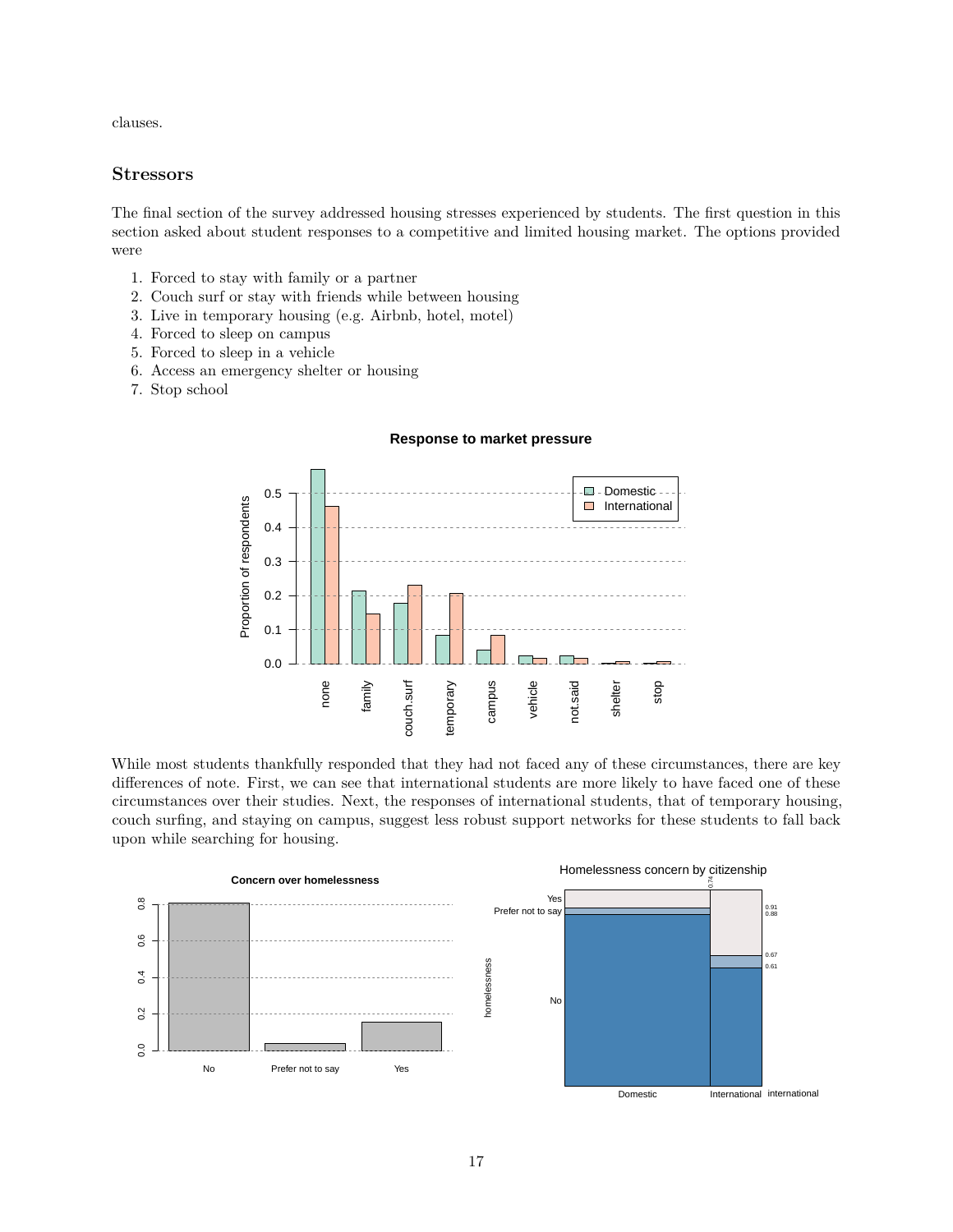This lack of local support and local knowledge is displayed again in the greater anxiety international students have over homelessness. While less than 10% of domestic students have had concerns over homelessness during their studies, roughly a third of international students have had these concerns.

Following the question over homelessness concerns, students were asked a few questions on eviction. First, students were asked if they had ever been evicted.



The vast majority of students have not experienced eviction, indeed only 27 students responded yes to this question. The following two questions, relating to eviction for a family member, had five and two affirmative respondents respectively. As a result, no further analysis was pursued. The small sample size means that the additional questions on eviction or further splitting produces dubious sample sizes.

Students were also asked about the factors that impact their search for housing and choice to renew a lease. The different search factors listed were

- cost
- location
- cleanliness
- inclusion of utilities
- number of roommates
- reputation of housing provider
- use of a standard lease by landlord
- included amenities (e.g. gym, study rooms)
- space for family

In addition, respondents were allowed to provide their own other option, in which space for and allowance of pets were the most common search factor. The renewal/extension features listed were

- cost
- history of maintenance issues
- roommates
- ease of lease cancellation
- neighbours
- ease of subletting

A free-form other option was also provided, in which the inconvenience and effort of moving were a common factor. The responses to both questions are displayed below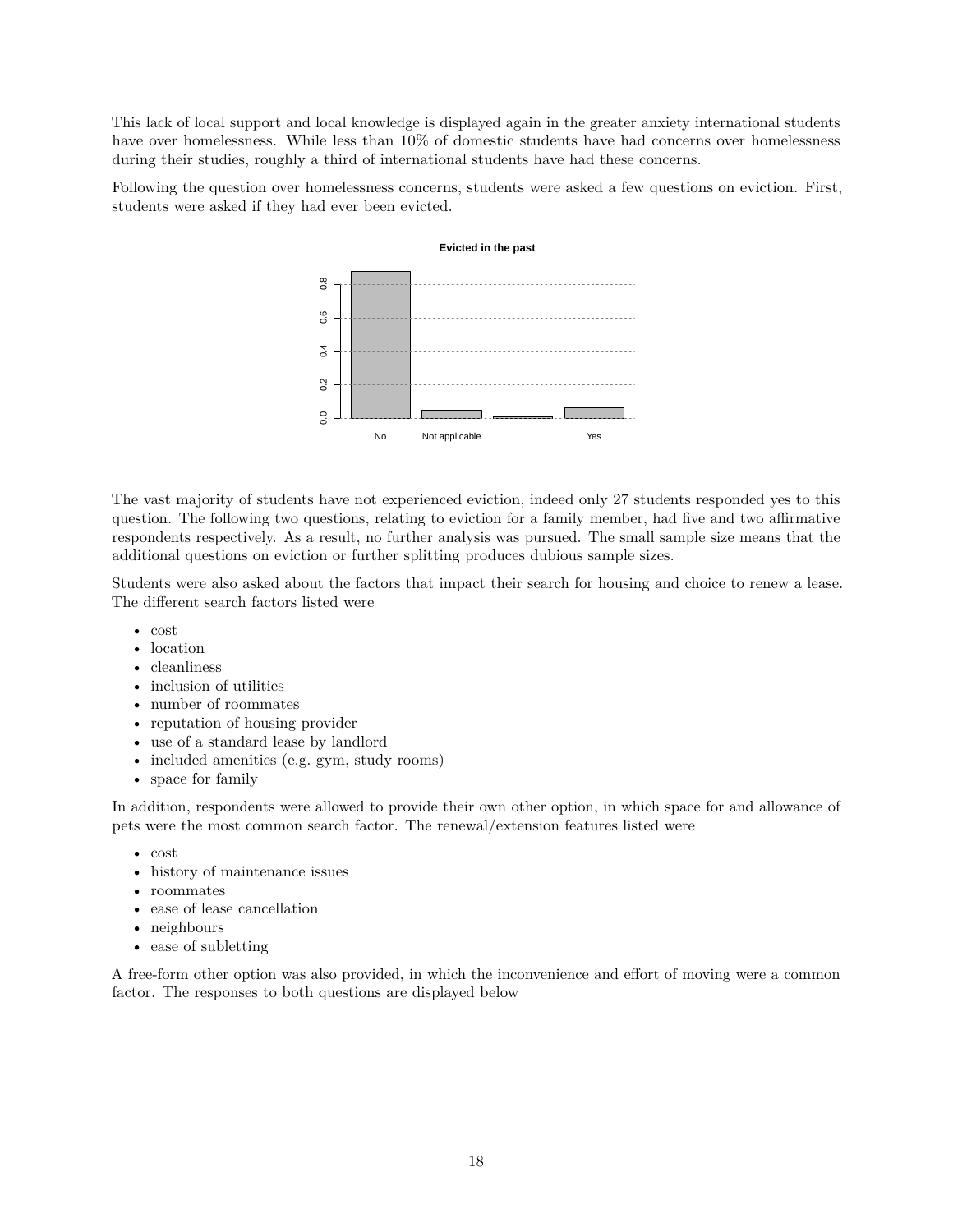

Note that the ordering and prevalence of these factors was consistent across different subgroups of students. We can see that cost concerns are dominant both in the search process and in the decision to extend a lease. When searching for housing, location is another key factor respondents consider. In addition, factors to do with ease of living such as maintenance history, inclusion of utilities, and cleanliness were commonly selected by students.

Finally, the impacts of COVID on student housing were investigated. Students were asked if COVID had impacted their housing situation by

- moving in with family
- reducing the money they have for non-shelter expenses
- resulting in a lease termination
- paying rent despite moving out
- causing their roommates to leave
- allowing them to arrange a sublet
- causing a negotiated rent reduction
- causing rent to increase
- leading to eviction
- interrupting a planned sublet



Once again, we can see that more students than not have remained in the same housing with no change since the start of COVID. Importantly, however, international students have been more likely to experience a change, and have been much less likely to move in with family. In addition, they are more likely to report

## 19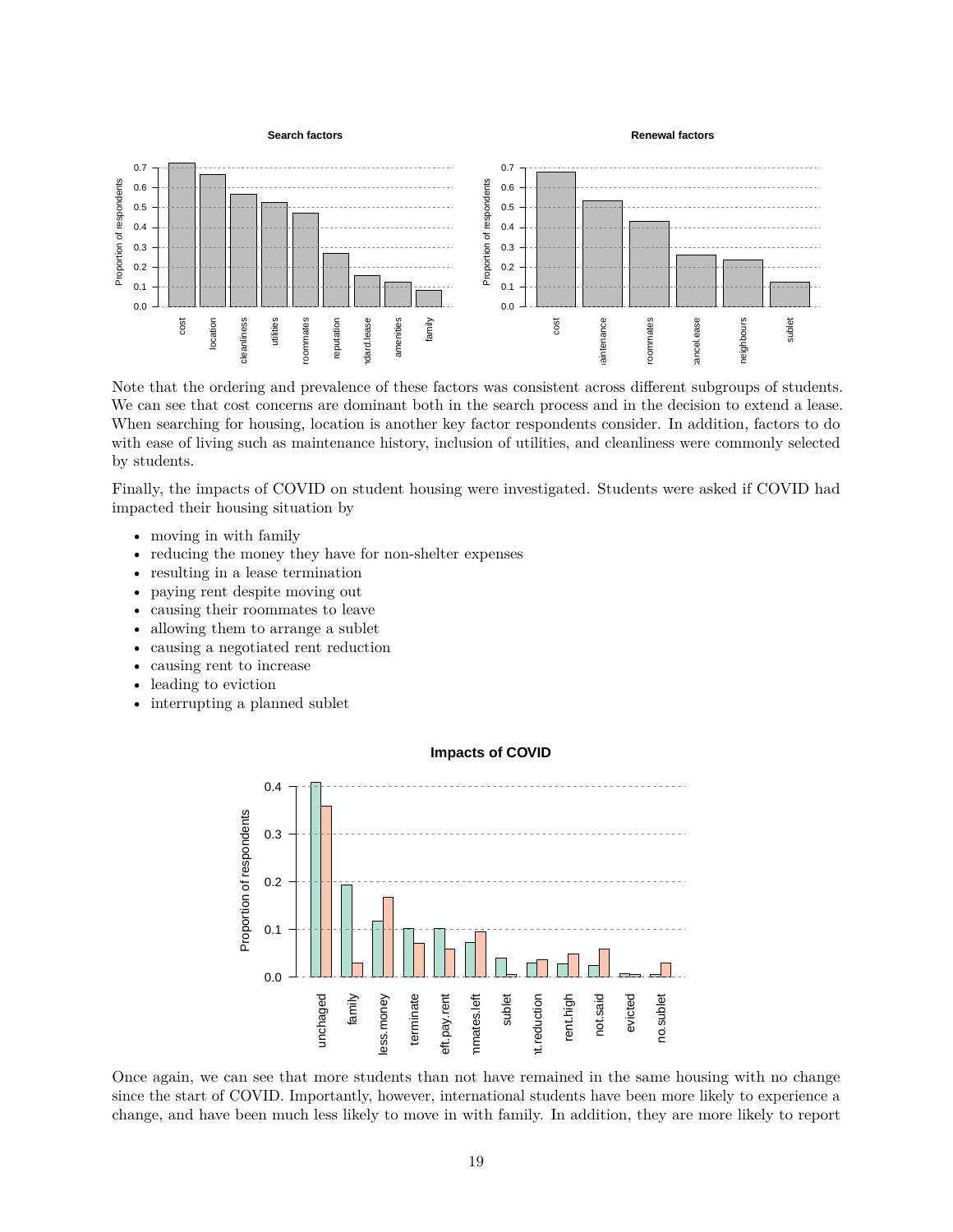having less money for non-shelter expenses due to the pandemic. This plot speaks to a theme present in many other comparisons of domestic and international students: that of the precariousness and lack of knowledge and support international students face relative to domestic students.

A survey of the suggestions for GSA action given by respondents emphasizes this. Common themes were a desire for advocacy and more support through workshops and public resources, perhaps organized with non-university community groups. Other ideas of particular interest included providing support for students to find roommates. Less concretely, the most common suggestion was that the GSA reduce the cost of living in Waterloo, without any suggested plan to accomplish this.

# **Modelling**

In all of the above analysis, there has been a lack of control for related variables. That is, we have done nothing to separate the impact of any of these demographic variables from each other when viewing a particular aspect of the student housing experience. Many of these variables, for example program and citizenship, are known to vary with each other, and this confounding in the above explorations limits conclusions.

With that in mind, three key aspects of the student housing experience were examined in more detail: homelessness, the ability to cover basic needs, and the number of quality issues experienced. For each of these, generalized linear models were constructed according to the type of data expressed.

The benefit of linear modelling is that it allows us to separate, to some extent, the impact of one variable from others. It allows for impacts to be assessed independently and so reflects more accurately the 'true' effect of one variable. The nature of this survey and its responses means that we still must treat these models as exploratory. Rather than accepting these controlled comparisons as fact, we must accept their conclusions only cautiously.

First, there is a need to decide which variables we should use as predictors and which variables to predict. Due to their core implications for security, sustainability, and quality of housing, the three predictors chosen were student fears of homelessness, the failure to meet basic needs after paying for housing, and the count of quality issues experienced. As predictors, we would like to discern the impacts of type of housing, type of student, and student location. Consequently, student program, citizenship, whether they rent, the region they live in, and whether they live on campus or in student housing were all included.

Model summaries are displayed alongside dot and whisker plots which show the coefficient estimates as points and their confidence intervals as lines. A thick reference at zero is added to improve readability and dotted lines at every unit above and below for scale. Positive coefficients indicate that a particular variable value increases the variable being predicted, while negative coefficients indicate the opposite. By the nature of these models, all coefficients are defined relative to a base level: a combination of variables defined implicitly.

The first model fit was a logistic regression model in which fear of homelessness was predicted by the program, citizenship, and housing type variables. It should be noted here that this question was not asked of on-campus students. The reference level (as for all models) is that of a graduate student renting off-campus with family in Waterloo and pursuing a PhD. The model summary and dot plot below tell a very clear story.

```
##
## Call:
## glm(formula = homeInd ~ simProg + international + rentInd + simpReg +
## campus.exp, family = binomial, data = housing)
##
## Deviance Residuals:
## Min 1Q Median 3Q Max
## -1.1146 -0.5199 -0.4119 -0.3137 2.5682
##
## Coefficients:
## Estimate Std. Error z value Pr(>|z|)
## (Intercept) -2.08712 0.52532 -3.973 7.1e-05 ***
```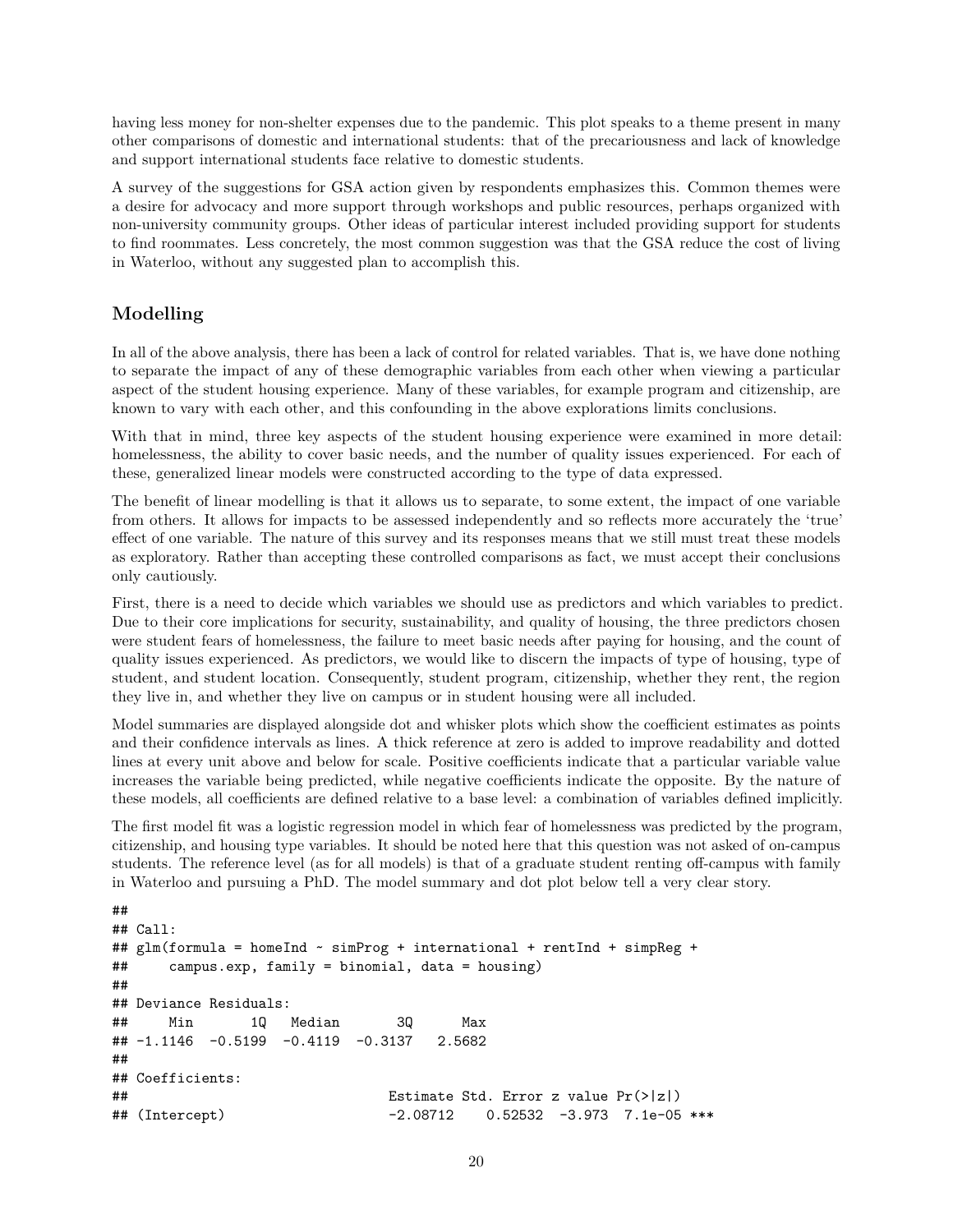## simProgOther master 0.38897 0.41511 0.937 0.349 ## simProgResearch master -0.33727 0.32537 -1.037 0.300 ## internationalInternational 1.44604 0.28791 5.023 5.1e-07 \*\*\* ## rentIndFALSE -0.89468 0.67917 -1.317 0.188 ## simpRegKitchener/Cambridge -0.48605 0.42622 -1.140 0.254 ## simpRegOther -0.20203 0.61766 -0.327 0.744 ## campus.expOff-campus (other) -0.07631 0.48789 -0.156 0.876 ## campus.expOff-campus (student) 0.49150 0.53563 0.918 0.359 ## --- ## Signif. codes: 0 '\*\*\*' 0.001 '\*\*' 0.01 '\*' 0.05 '.' 0.1 ' ' 1 ## ## (Dispersion parameter for binomial family taken to be 1) ## ## Null deviance: 377.84 on 436 degrees of freedom ## Residual deviance: 335.07 on 428 degrees of freedom ## (129 observations deleted due to missingness) ## AIC: 353.07 ## ## Number of Fisher Scoring iterations: 5



#### **Homelessness Concern Coefficients**

When all other factors are controlled, the only statistically significant predictor of fear of homelessness is the citizenship of a student. This bolsters the above explorations and makes the precariousness of international students at UW clear.

The next model attempted to use these variables to explain students reporting an inability to meet basic needs after paying for housing costs. Again, a logistic regression model was fit on the response "Below Basic" for the housing needs question. The reference level here is the same as before, but now instead of students living with family off-campus, the reference level is on-campus students.

```
##
## Call:
## glm(formula = basicNeeds ~ simProg + international + rentInd +
## simpReg + campus.exp, family = binomial, data = housing)
##
## Deviance Residuals:
## Min 1Q Median 3Q Max
```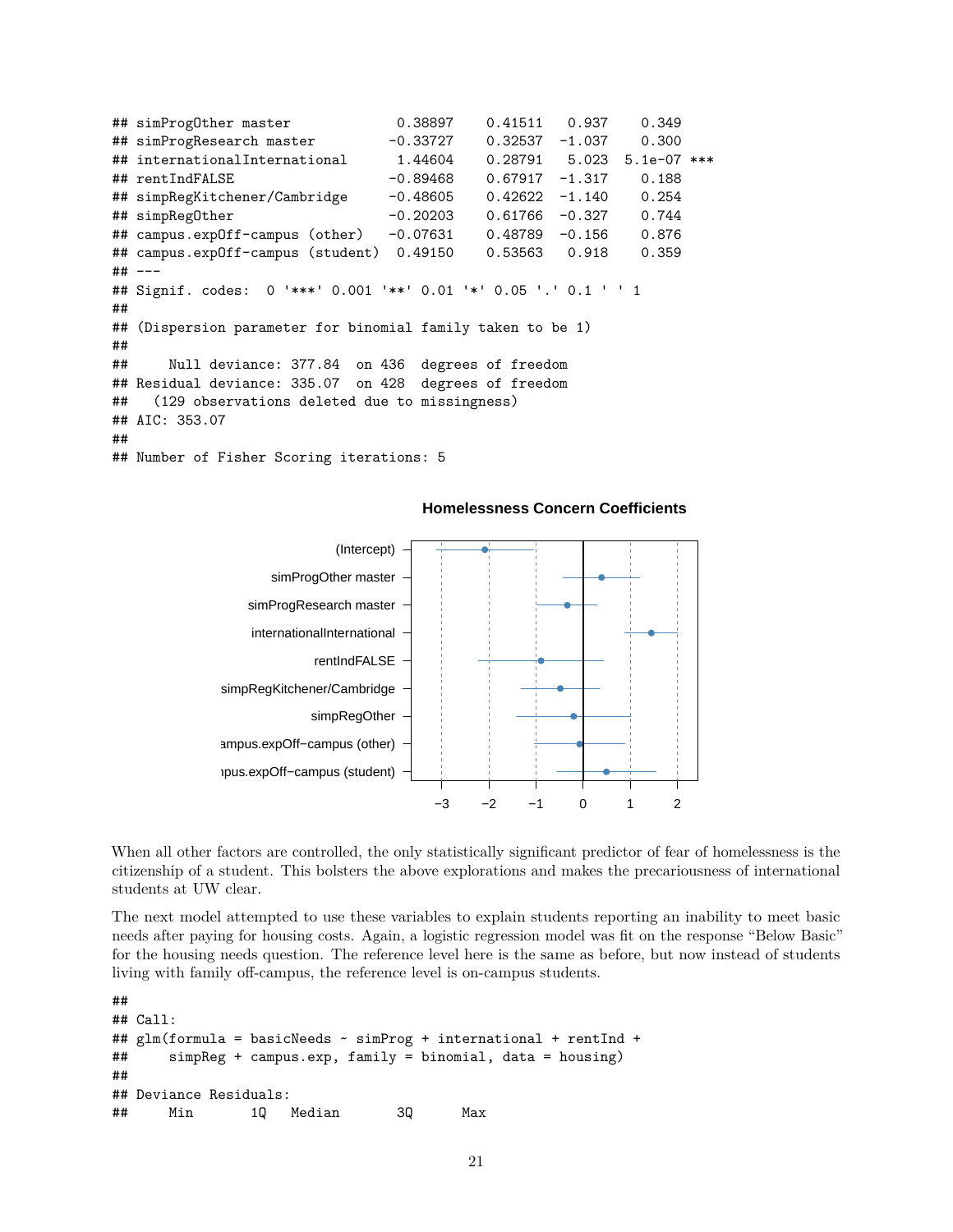```
## -1.3562 -0.6513 -0.4685 -0.3855 2.3491
##
## Coefficients:
## Estimate Std. Error z value Pr(>|z|)
## (Intercept) -1.66116 0.59821 -2.777 0.00549 **
## simProgOther master -0.77767 0.38704 -2.009 0.04451 *
## simProgResearch master -0.71165 0.27112 -2.625 0.00867 **
## internationalInternational 1.11456 0.24653 4.521 6.16e-06 ***
## rentIndFALSE -0.25483 0.44557 -0.572 0.56737
## simpRegKitchener/Cambridge 0.13685 0.32425 0.422 0.67299
## simpRegOther -0.05002 0.50136 -0.100 0.92053
## campus.expOff-campus (family) 0.95774 0.56830 1.685 0.09194 .
## campus.expOff-campus (other) 0.08164 0.57643 0.142 0.88737
## campus.expOff-campus (student) -0.02991 0.61935 -0.048 0.96148
## ---## Signif. codes: 0 '***' 0.001 '**' 0.01 '*' 0.05 '.' 0.1 ' ' 1
##
## (Dispersion parameter for binomial family taken to be 1)
##
## Null deviance: 517.11 on 531 degrees of freedom
## Residual deviance: 473.59 on 522 degrees of freedom
## (34 observations deleted due to missingness)
## AIC: 493.59
##
## Number of Fisher Scoring iterations: 4
```


**Below Basic Coefficients**

There are more significant coefficients here than for the homelessness model. Master's students seem to be less financially precarious than PhD students, their negative coefficients indicate that these groups are less likely to be unable to meet basic needs than PhD students. Again, international students have the most significant coefficient. They are much less likely to be able to afford basic needs after housing than domestic students. The other factors, that of housing region and type, are not significant when the impact of program and citizenship are controlled.

The final model is a poisson or log-linear regression of the count of quality issues. The reference level is the same as for the previous model: a domestic PhD student renting on-campus in Waterloo.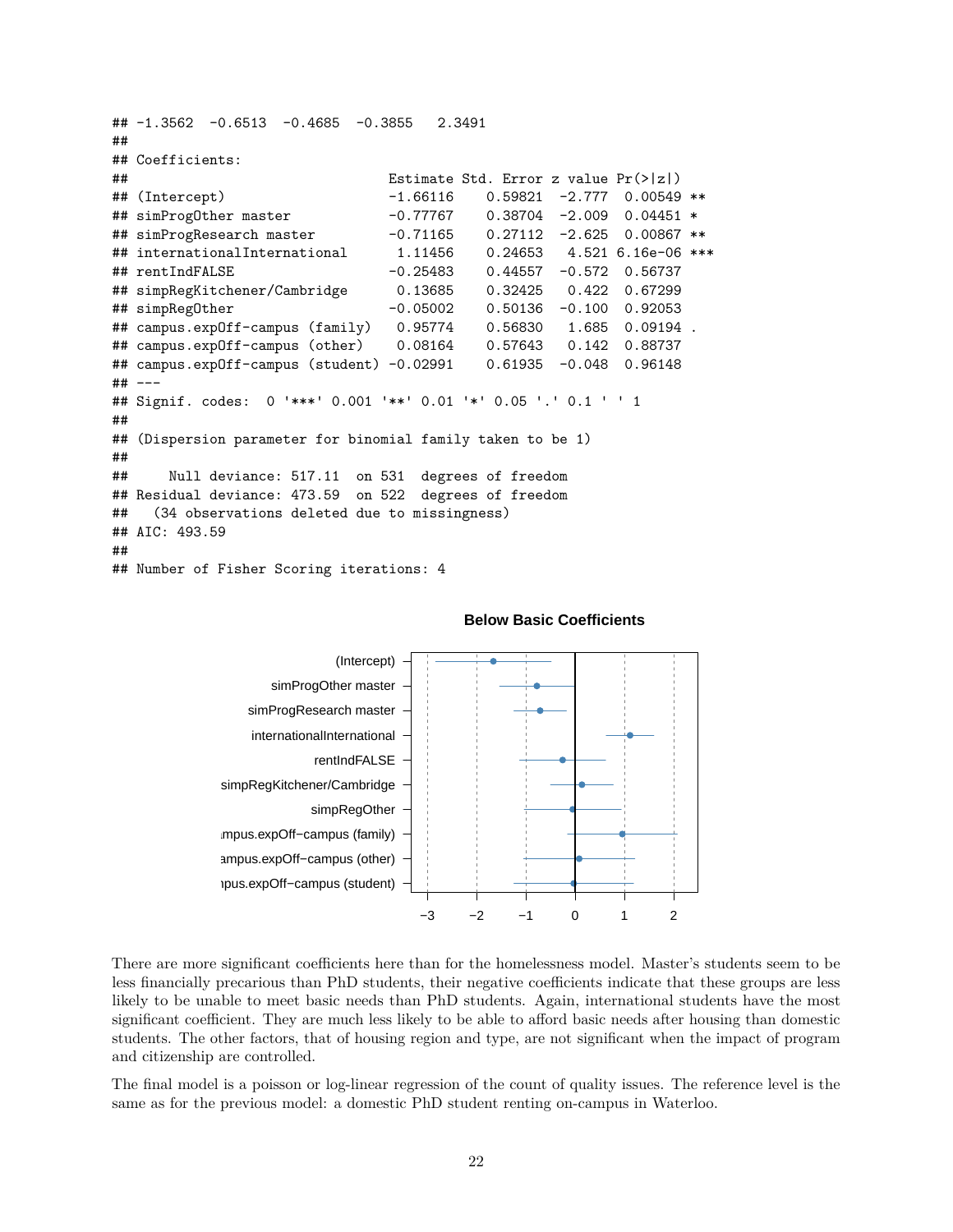```
##
## Call:
## glm(formula = countQuality ~ simProg + international + rentInd +## simpReg + campus.exp, family = poisson, data = housing)
##
## Deviance Residuals:
## Min 1Q Median 3Q Max
## -1.9864 -1.3968 -0.5636 0.8639 4.6304
##
## Coefficients:
## Estimate Std. Error z value Pr(>|z|)
## (Intercept) 0.65959 0.21727 3.036 0.0024 **
## simProgOther master -0.27685 0.11638 -2.379 0.0174 *
## simProgResearch master -0.16423 0.07965 -2.062 0.0392 *
## internationalInternational -0.20715 0.08383 -2.471 0.0135 *
## rentIndFALSE -0.70432 0.16632 -4.235 2.29e-05 ***
## simpRegKitchener/Cambridge -0.01784 0.10009 -0.178 0.8585
## simpRegOther -0.01970 0.15601 -0.126 0.8995
## campus.expOff-campus (family) -0.49520 0.22932 -2.159 0.0308 *
## campus.expOff-campus (other) 0.01995 0.21046 0.095 0.9245
## campus.expOff-campus (student) 0.01118 0.22166 0.050 0.9598
## ---
## Signif. codes: 0 '***' 0.001 '**' 0.01 '*' 0.05 '.' 0.1 ' ' 1
##
## (Dispersion parameter for poisson family taken to be 1)
##
## Null deviance: 1166.5 on 565 degrees of freedom
## Residual deviance: 1067.3 on 556 degrees of freedom
## AIC: 1932.8
##
## Number of Fisher Scoring iterations: 6
```


#### **Quality Complaints Coefficients**

The most salient feature of this model is the impact of renting. Note that the most significant coefficient is that for the rental indicator. Students that are renting report issues much more frequently than those that are not. Additionally, we can see that international students tend to report fewer issues than domestic